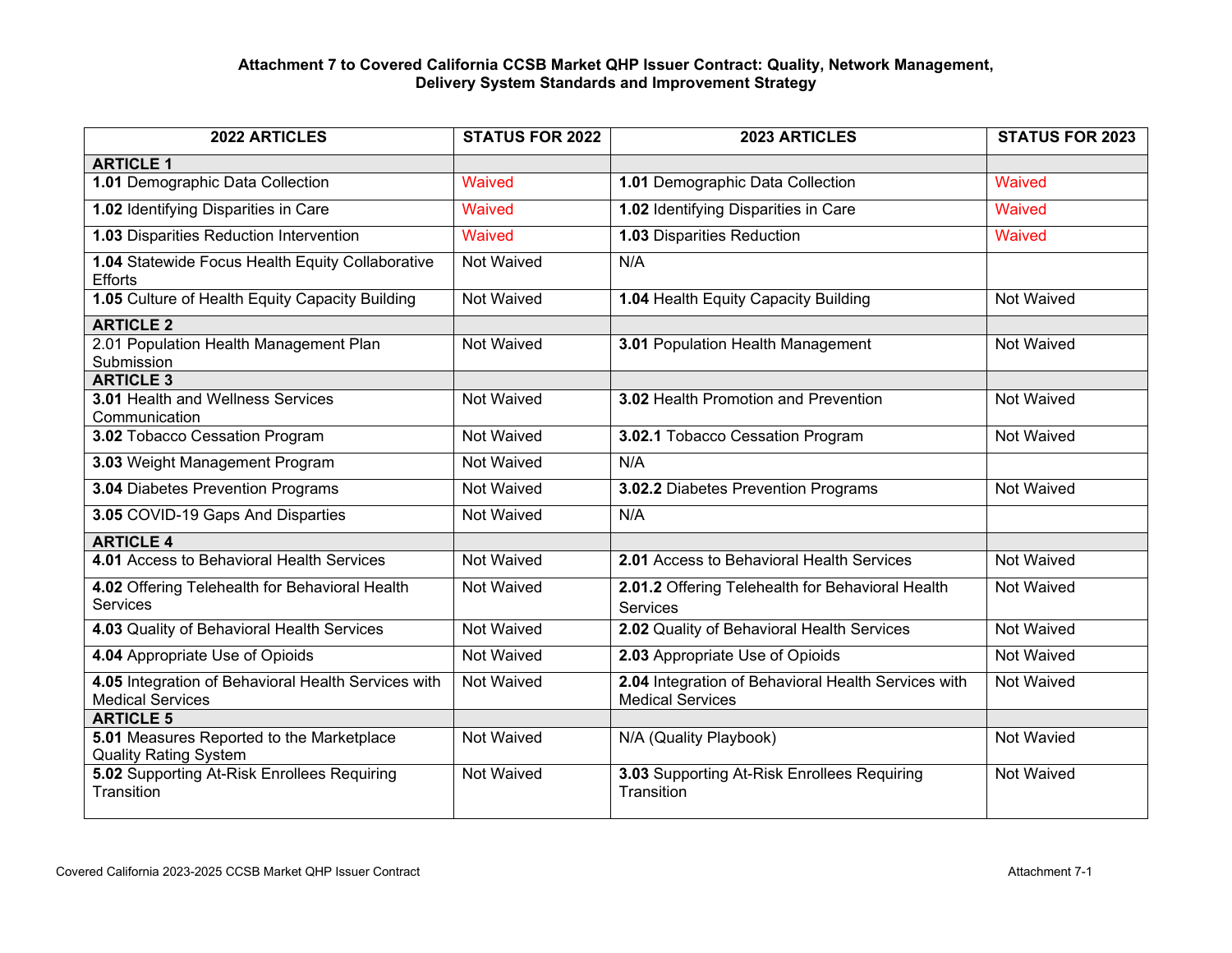| <b>ARTICLE 6</b>                                                                 |                   |                                                          |                   |
|----------------------------------------------------------------------------------|-------------------|----------------------------------------------------------|-------------------|
| 6.01 Complex Enrollee Engagment                                                  | Not Waived        | 3.01 Population Health Management                        | Not Waived        |
| 6.02 Centers of Excellence                                                       | Waived            | N/A (Quality Playbook)                                   |                   |
| 6.03 Care Coordination                                                           | Not Waived        | 5.02 Data Sharing and Exchange                           | Not Waived        |
| <b>ARTICLE 7</b>                                                                 |                   |                                                          |                   |
| 7.01 Encouraging Use of Primary Care                                             | <b>Waived</b>     | 4.01.1 Encouraging Use of Primary Care                   | Waived            |
| 7.02 Promotion of Advanced Primary Care                                          | <b>Waived</b>     | N/A (Quality Playbook)                                   |                   |
| 7.03 Measuring Advanced Primary Care                                             | Waived            | 4.01.2 Measuring Advanced Primary Care                   | Waived            |
| 7.04 Payment to Support Advanced Primary Care                                    | Waived            | 4.01.3 Payment to Support Advanced Primary Care          | Waived            |
| <b>ARTICLE 8</b>                                                                 |                   |                                                          |                   |
| 8.01 Enrollment in IDSs and ACOs                                                 | Waived            | 4.02.1 Enrollment in IDSs and ACOs                       | Waived            |
| 8.02 Measuring IDS and ACO Performance                                           | <b>Waived</b>     | 4.02.2 Measuring IDS and ACO Performance                 | Waived            |
| <b>ARTICLE 9</b>                                                                 |                   |                                                          |                   |
| 9.01 Designing and Managing Networks Based on<br>Value                           | Waived            | 4.03.1 Designing and Managing Networks Based on<br>Value | Waived            |
| 9.02 Hospital Networks Based on Value                                            | <b>Waived</b>     | 4.03.4 Hospital Value                                    | Waived            |
| 9.03 Physician Networks Based on Value                                           | <b>Waived</b>     | 4.03.3 Provider Value                                    | Waived            |
| <b>ARTICLE 10</b>                                                                |                   |                                                          |                   |
| 10.01 Telehealth                                                                 | <b>Not Waived</b> | 4.04 Telehealth                                          | <b>Not Waived</b> |
| 10.02 Hospital Payments To Promote Quality And<br>Value                          | Waived            | 4.03.5 Hospital Payments To Promote Quality And<br>Value | Waived            |
| 10.03 Hospital Patient Safety                                                    | <b>Waived</b>     | 4.03.6 Hospital Patient Safety                           | Waived            |
| 10.04 Appropriate Use of C-sections                                              | Waived            | 4.03.7 Maternity Care                                    | Waived            |
| <b>ARTICLE 11</b>                                                                |                   |                                                          |                   |
| 11.01 Demonstrating Action on High Cost<br>Pharmaceuticals                       | Waived            | N/A (Quality Playbook)                                   |                   |
| 11.02 Enrollee Healthcare Services Price and<br><b>Quality Transparency Plan</b> | Waived            | N/A (Quality Playbook)                                   |                   |
| 11.03 Enrollee Shared Decision-Making                                            | <b>Not Waived</b> | N/A (Quality Playbook)                                   |                   |
| 11.04 Enrollee Personalized Health Record<br>Information                         | Not Waived        | N/A (Quality Playbook)                                   |                   |
| <b>ARTICLE 12</b>                                                                |                   |                                                          |                   |
| 12.01 Definitions of Key Drivers                                                 | N/A               | N/A                                                      |                   |
| 12.02 Definitions of Community Drivers                                           | N/A               | N/A                                                      |                   |